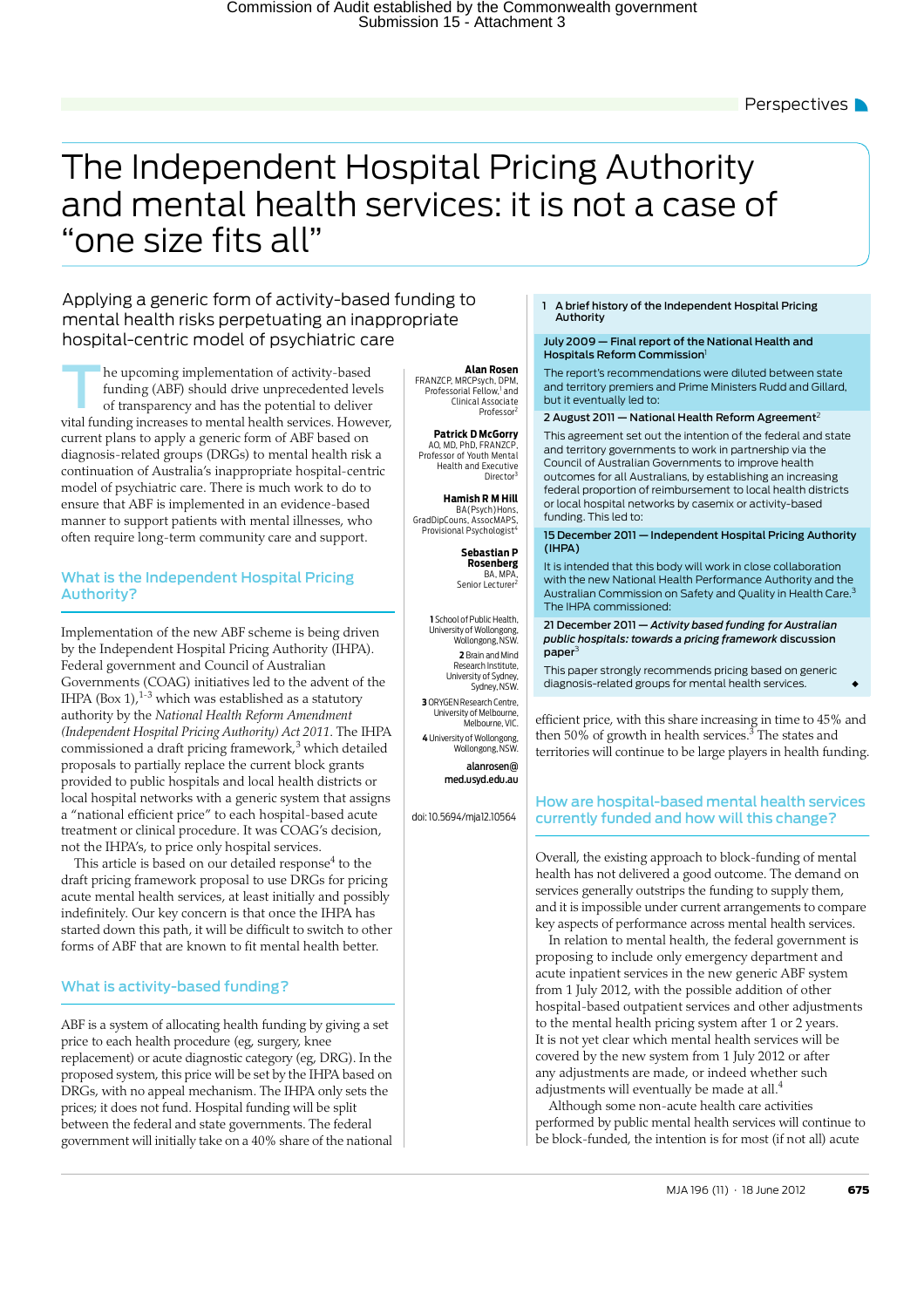# **Perspectives**

# 2 Likely practical implications of generic versus mental health-specific casemix for a 25-year-old person presenting with recurrent psychosis and drug dependency

| DRG-based casemix, acute<br>services only*                                                                                                     | Mental health-specific casemix                                                                                                                                                                                                                                            |  |  |  |
|------------------------------------------------------------------------------------------------------------------------------------------------|---------------------------------------------------------------------------------------------------------------------------------------------------------------------------------------------------------------------------------------------------------------------------|--|--|--|
| Family/friends or police referral                                                                                                              | Family and general practitioner referral                                                                                                                                                                                                                                  |  |  |  |
| Emergency department fraught<br>presentation and assessment                                                                                    | Home-based or headspace/community centre<br>one-stop shop early assessment                                                                                                                                                                                                |  |  |  |
| Late intervention pattern                                                                                                                      | Early intervention pattern                                                                                                                                                                                                                                                |  |  |  |
| Involuntary psychiatric inpatient<br>admission plus inpatient drug<br>detoxification                                                           | Voluntary community-based non-government<br>organisation-staffed residential respite house<br>admission, specialised drug detoxification centre<br>and/or drug rehabilitation program                                                                                     |  |  |  |
| Transfer to depleted after-care<br>community mental health team<br>(if existent) or to already over-<br>burdened GP                            | Seamless follow-up by same enhanced<br>community mental health care coordination team.<br>Ongoing continuity of care by combined crisis and<br>care management, early intervention or assertive<br>community treatment team                                               |  |  |  |
| Implications for service users and providers:                                                                                                  |                                                                                                                                                                                                                                                                           |  |  |  |
| revolving-door relapse and<br>readmission trajectory<br>more involuntary care<br>higher violence and suicide rate<br>more forensic involvement | personal and family recovery trajectory<br>more voluntary care<br>$\bullet$<br>stronger therapeutic alliance<br>lower suicide rate<br>$\bullet$<br>less forensic involvement                                                                                              |  |  |  |
| Implications for GPs:                                                                                                                          |                                                                                                                                                                                                                                                                           |  |  |  |
| unrealistic expectations on GP<br>to ensure attendance for care<br>loss to follow-up<br>patients fall through gaps in the<br>system            | partnership arrangements for physical care<br>of and psychiatric prescribing for mentally ill<br>individual<br>community mental health care team-<br>assisted follow-up<br>access to the "Better Access" initiative and<br><b>Access to Allied Psychological Services</b> |  |  |  |

| revolving-door relapse and<br>readmission trajectory<br>more involuntary care<br>higher violence and suicide rate<br>more forensic involvement |  | personal and family recovery trajectory<br>more voluntary care<br>stronger therapeutic alliance<br>lower suicide rate<br>less forensic involvement                                                                                                                                                            |  |
|------------------------------------------------------------------------------------------------------------------------------------------------|--|---------------------------------------------------------------------------------------------------------------------------------------------------------------------------------------------------------------------------------------------------------------------------------------------------------------|--|
| Implications for GPs:                                                                                                                          |  |                                                                                                                                                                                                                                                                                                               |  |
| <b>Unrealistic expectations on GP</b><br>to ensure attendance for care<br>• loss to follow-up<br>patients fall through gaps in the<br>system   |  | partnership arrangements for physical care<br>of and psychiatric prescribing for mentally ill<br>individual<br>community mental health care team-<br>assisted follow-up<br>access to the "Better Access" initiative and<br>Access to Allied Psychological Services<br>psychotherapy and COAG support services |  |
| $DC - distanceic$ related aroun $COC - C$ uncil of Australian Governments $*$ As proposed in the                                               |  |                                                                                                                                                                                                                                                                                                               |  |

DRG = diagnosis-related group. COAG = Council of Australian Governments. \* As proposed in the <br>Independent Hospital Pricing Authority draft pricing framework.<sup>3</sup>

and hospital-based mental health services to be funded according to the DRG system within a few years. While all states and territories currently collect DRG data on hospitalbased acute psychiatric presentations, DRGs have limited, if any, use for mental health funding purposes.

Further, the IHPA will be using DRGs to classify hospitalrelated mental health care in some jurisdictions but not others, depending on whether each state or territory agreed with this in recent bilateral negotiations with the federal government (Professor Kathy Eagar, Director, Centre for Health Service Development, University of Wollongong, personal communication, 2012). The federal government will only fund hospital-based services in the "agreement" jurisdictions on an ABF basis from 2012–13. This patchy partial implementation could be quite a mess.

## What are the risks and likely outcomes if reform is implemented as currently proposed?

Under the new scheme, the funding will be driving the services, when it should be the other way around. The IHPA's need to drive implementation of ABF nationally risks implementing a simplistic DRG approach to mental health, rather than developing a more appropriate form of ABF specific to mental health. We need a comprehensive mental health classification that is not limited to the acute inpatient setting and that creates incentives for bestpractice integrated community and hospital care.

 $\left| \begin{array}{c} 1 \\ \text{und}_e \\ \text{scher} \end{array} \right|$ Under the new scheme, the funding will be driving the services, when it should be the other way around "

While more accurate than the current block-funding arrangements, the proposed DRG-based funding system is a poor predictor of the resources required to care for people with a mental illness. DRGs for mental health are much less accurate than DRGs for all other conditions, and have by far the worst degree of "fit" of all medical or surgical procedures.<sup>5</sup> In spite of this, the IHPA argues that it is better to get a system up and running now and iron out any problems over time.

There are three issues with this. The first is that the system could be (further) underfunded by using DRGs that underestimate mental health resource requirements. If services are already inadequately funded, as the evidence on resource distribution and comparative health burden shows that mental health services often are,<sup>6</sup> the current average price will also be inadequate. Therefore, pricing of services should be based on the cost of good practice, not the current average.

The second issue is that implementing ABF for hospitalbased mental health care services while still block-funding other mental health care services could perpetuate a focus on hospital-based care and contribute to the ongoing degradation of Australia's endangered community mental health services. This blunt version of ABF appears to offer no place for services seeking to integrate acute mental health care with evidence-based community-based services, such as crisis and ongoing care management teams, assertive community treatment teams, psychotherapeutic interventions and 24-hour supported residential respite, as well as other supported housing and vocational programs that are often run in partnership with non-government organisations. The likely practical implications are illustrated in Box  $2.^7$  Research clearly shows that integration between acute and community care is more cost-effective and provides better outcomes.<sup>7</sup>

Third, chief executive officers of local health districts or local hospital networks will now be formally allowed to move resources received from the federal government for mental health activities out of mental health and into other budgets. Such transgressions are already too common with state general hospital-dominated funding, but rather than curtailing them, the proposed funding system will now officially sanction them. It is also unclear how any new system will anticipate and prevent "gaming" by the management of local health districts (ie, playing the system to get more funding by diverting service users to more lucrative emergency department and inpatient services). This will also add to the current problems with access gridlock in emergency departments and psychiatric inpatient units.<sup>7</sup>

## Are there alternative approaches?

Back in 1998, Australia developed its own mental health classification. The Mental Health Classification and Service Costs (MH-CASC) Project<sup>8</sup> examined 18000 episodes of care, encompassing acute, rehabilitation, inpatient and community components. Such an approach, replicated in New Zealand,<sup>9</sup> was shown to be a far more accurate "fit" and resourcing formula template than DRGs for mental health. MH-CASC would need considerable review and updating, but resources to do this have not been made available. More